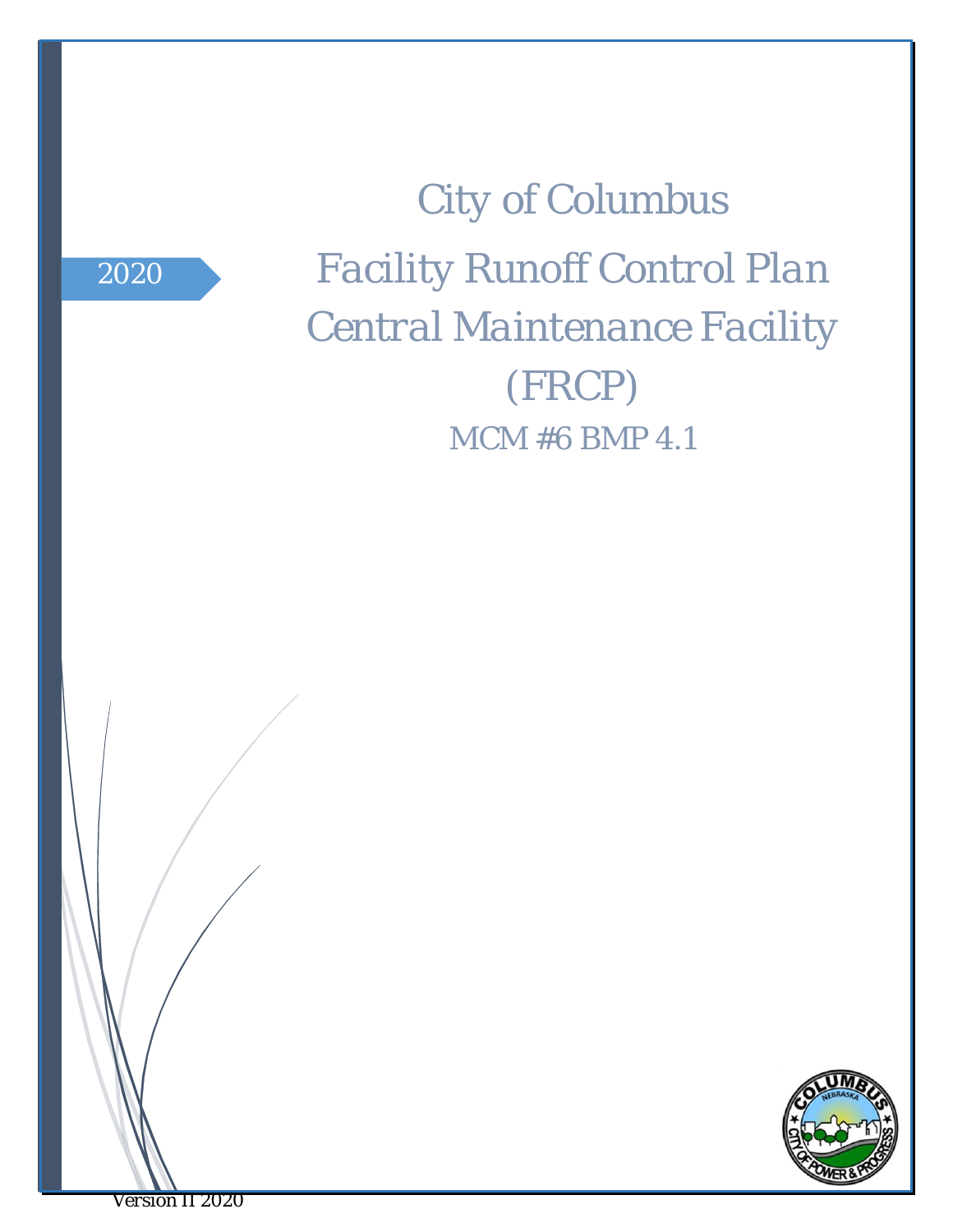# *Table of Contents*

| The following potential pollution sources are included in the FRCP:  10 |  |
|-------------------------------------------------------------------------|--|
|                                                                         |  |
| The following potential pollution sources are included in the FRCP 12   |  |
|                                                                         |  |
|                                                                         |  |
|                                                                         |  |
|                                                                         |  |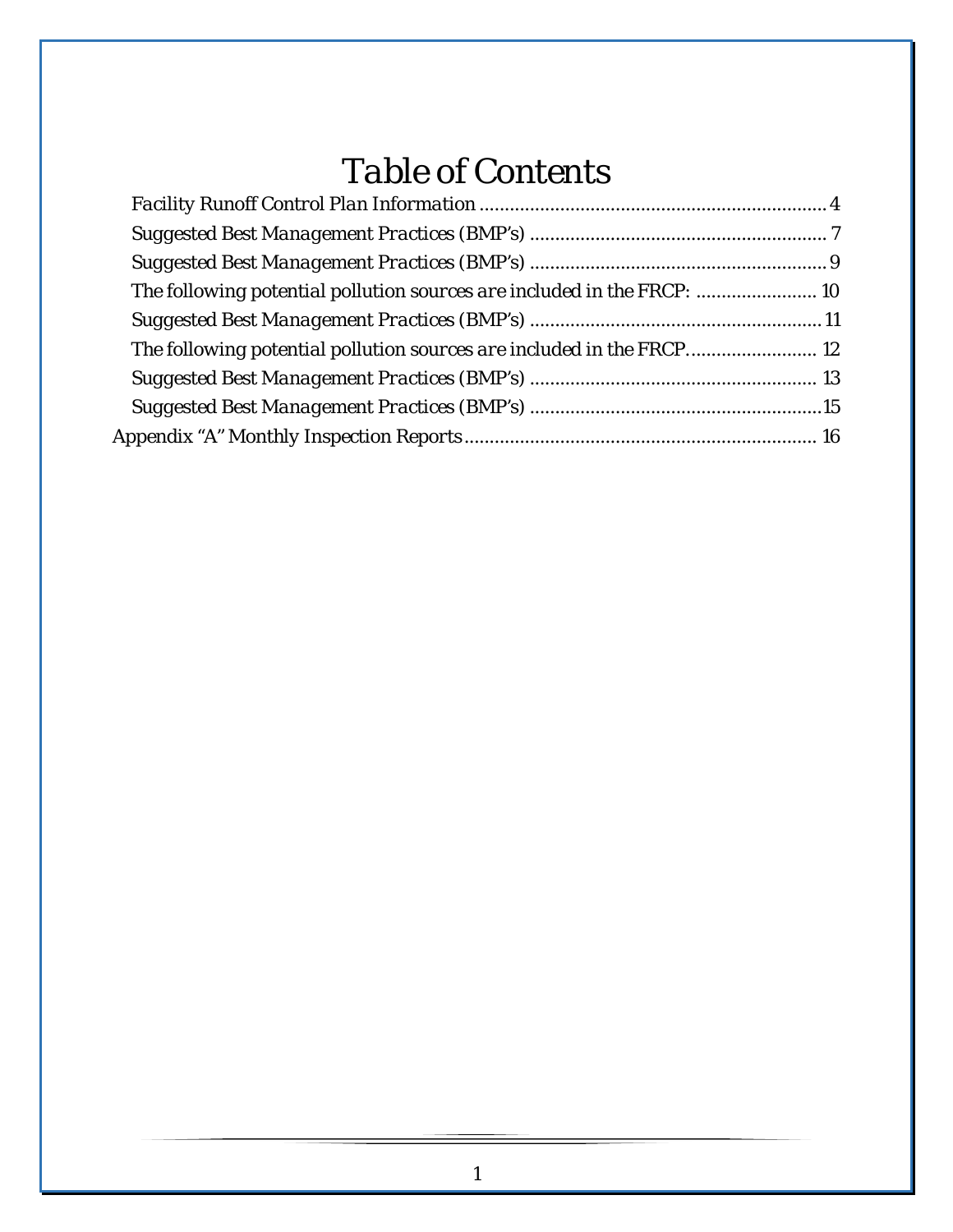### *Overview*

*The City of Columbus Central Maintenance Facility serves as a base for all street and utility maintenance operations, as well as the office for all managerial and administrative positions. The facility is utilized for the purpose of storing, staging and maintaining vehicles, equipment and materials that are necessary for city operations. Some of the street maintenance operations include street cleaning, repair, winter road application material, sign maintenance, as well as litter and debris. Vehicle maintenance provides repair and routine maintenance activities for equipment and vehicles used by various departments throughout the city.*

### *Facility Information*

*Facility: Central Maintenance Facility Main Facility Contact: Clete Borchers, Street Superintendent Facility Address: 4528 19th Street Name of Receiving Waters: Soch Pond Facility Size 9.21 acres*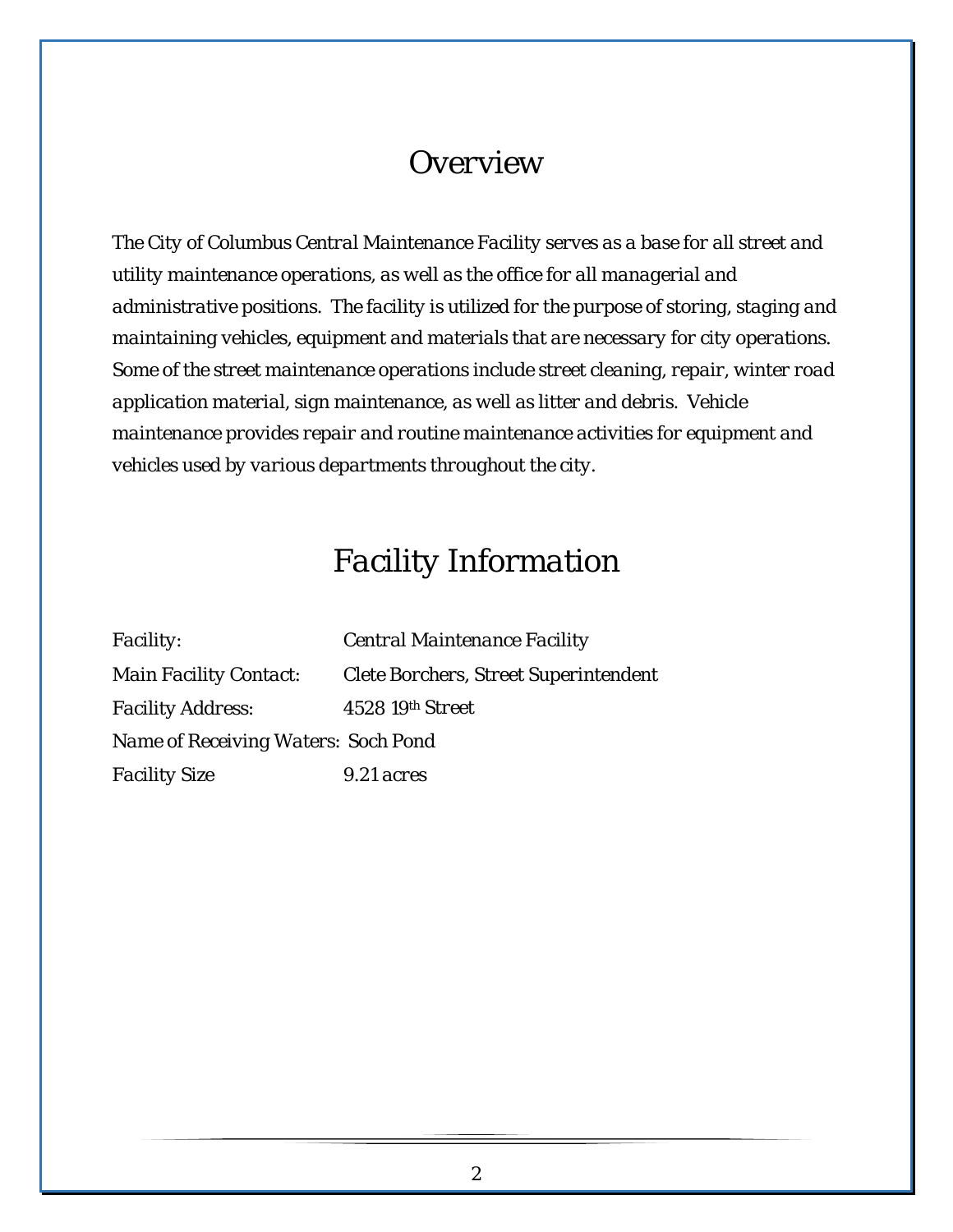# *Facility Map*



- A*: Millings Stockpile*
- *B: Salt Storage Building*
- *C: Soil Stockpile*
- *D: Recycled Oil Tank*
- *E: Winter Road De-Icing Storage Containers*
- *F: Underground Fuel Tanks and Fuel Island*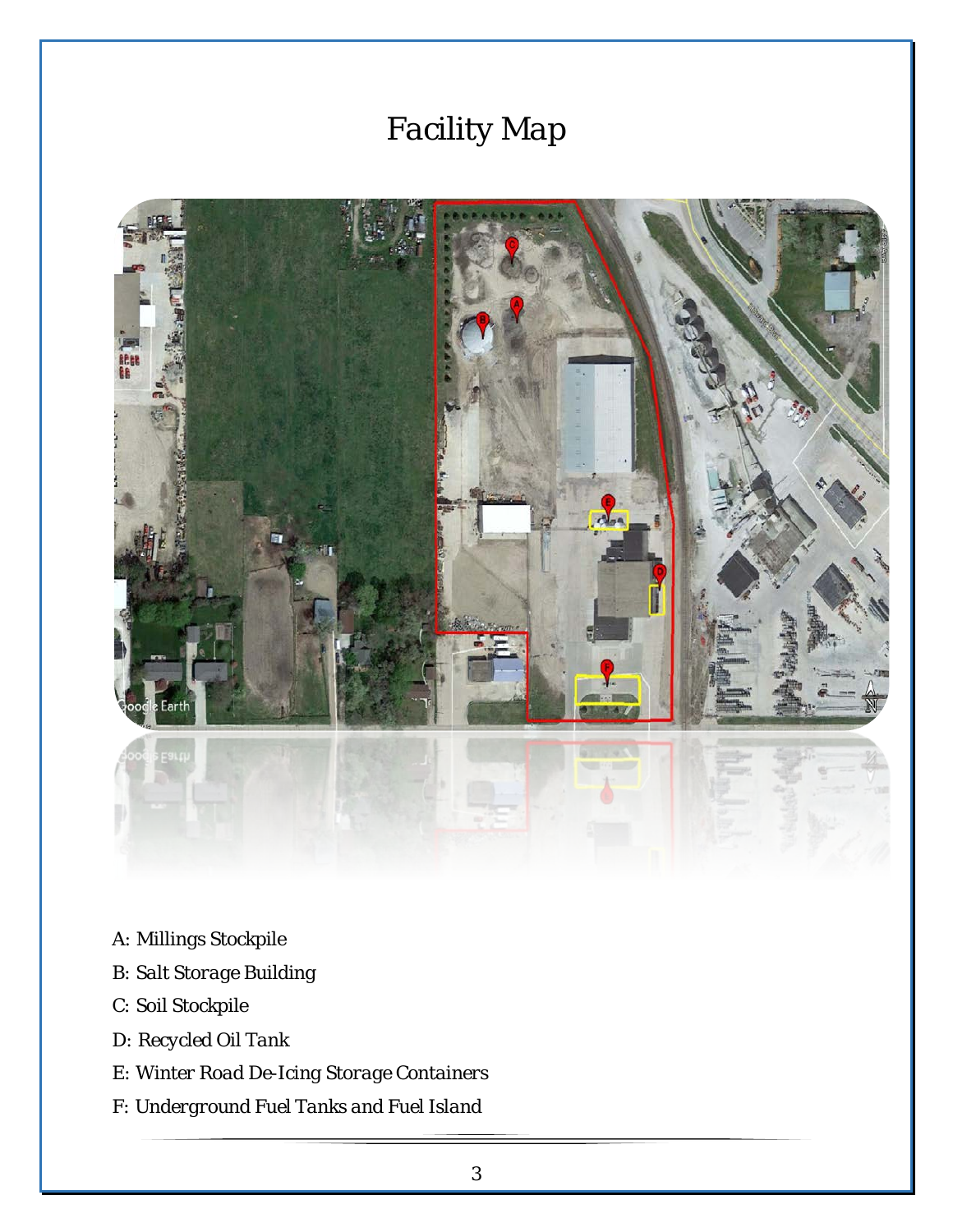#### *Facility Runoff Control Plan Information*

<span id="page-4-0"></span>*This Facility Runoff Control Plan (FRCP) supports the City of Columbus Stormwater Management Program. The document provides education, inspection, and corrective action guidance for the Central Maintenance Facility to help implement the Good Housekeeping/Pollution Prevention Measures required of the City.* 

*Facility staff can use the site-specific information provided in this document to:*

- *1. Conduct inspections required by the City*
- *2. Identify potential target pollutants and their sources.*
- *3. Take personal actions for managing pollutants and sources.*

*Facility Good Housekeeping/Pollution Prevention inspections will be conducted by Qualified Facility Inspectors each month at approximately 30 day intervals using the form provided in Appendix "A" of this Facility Runoff Control Plan (FRCP). A Facility Inspector will have read this Facility Runoff Control Plan (FRCP); be familiar with, if applicable, the Spill Prevention Control and Countermeasure (SPCC) Plan. The following personnel will be involved in managing and conducting the monthly inspections as well as participating in random Audit Inspections scheduled by the Project Manager.*

| <b>Division Supervisor</b>      | <b>Clete Borchers, Street Superintendent</b> |
|---------------------------------|----------------------------------------------|
| <i><b>Main Site Contact</b></i> | Jim Rawhouser, Dispatcher                    |
| <i><b>Alternate Contact</b></i> | Shane Crumley, Mechanic II                   |
| <b>Qualified Inspectors</b>     | <b>Clete Borchers</b>                        |
|                                 | <b>Shane Crumley</b>                         |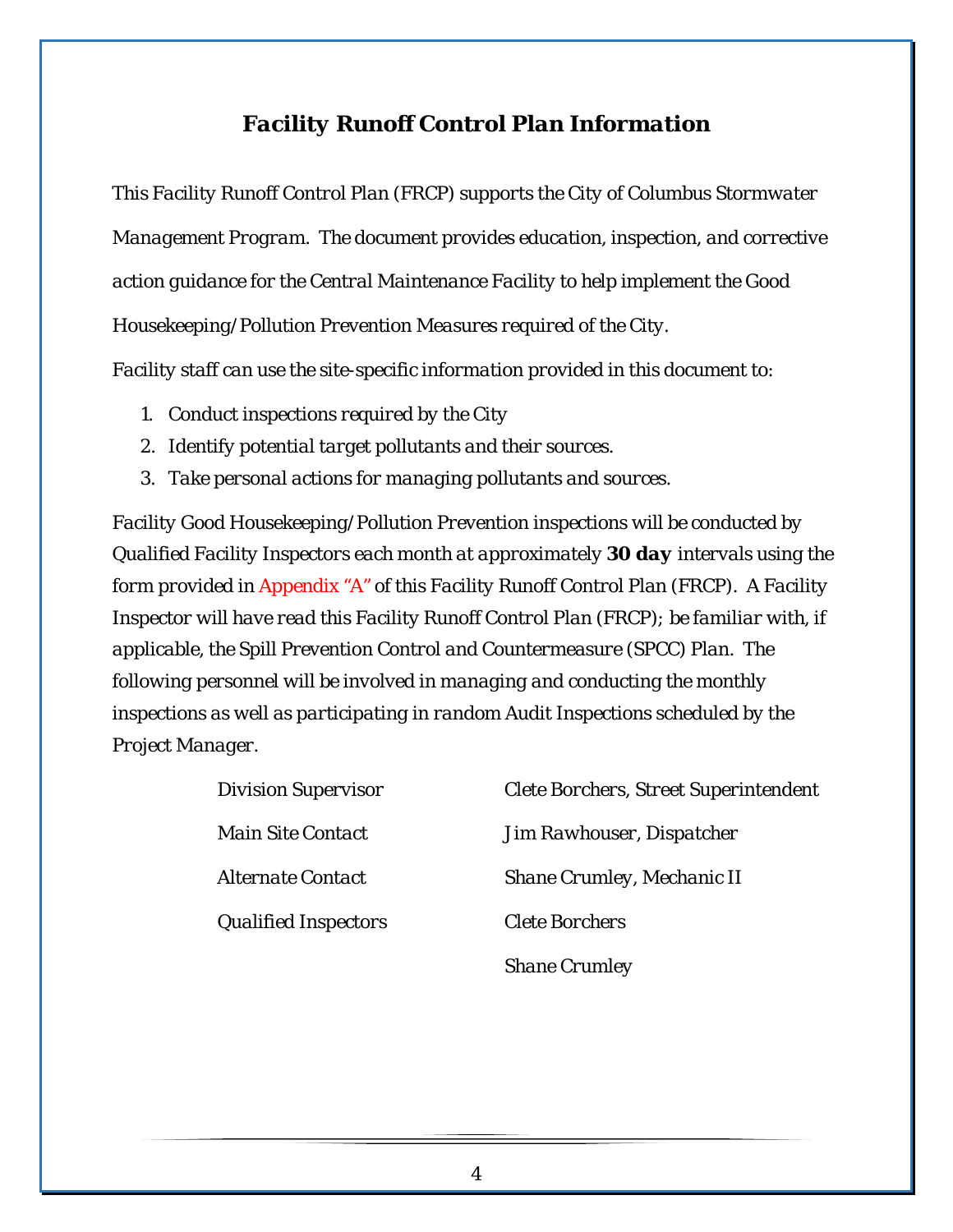*A Facility Runoff Control Plan (FRCP) Monthly Inspection form must be completed as part of approximately 30 day inspection. When problems are identified during an inspection, the last page of the form will be used to note corrective actions that can be done to quickly reduce risk that the problem possesses. Sometimes personal actions call for nonstructural best management practices, which typically require capital expenditures, are necessary, the inspection forms can be used as a demonstration of such a need. Corrective actions must be clear, descriptive and specific. Write corrective actions in such a way that anyone can understand exactly what needs to be done and where it needs to be done.*

*Problems identified on the monthly inspection form should be addressed or resolved before the next rain event and no later than the next inspection. Mark the date that each corrective action was taken and attach a more detailed description of the problems to the form if necessary. Completed inspection forms will be kept at the facility for at least three years, and a copy must be provided to the Project Manager.*

*Qualified inspectors may encounter difficult or complex issues that will take longer than a month to resolve. It is important that the inspectors and that facility supervisor work together to identify a corrective action that can be accomplished before the next inspection takes place. Some possible examples of the intermediate steps will include:*

- *Research alternative products available, costs and possible distributors.*
- *Order new part or products through purchasing*
- *Contact Main Site Contact, Alternate Contact, Division Supervisor, or the Public Works Director to discuss priorities and available funding for alternative management practices.*

*If a corrective action is not completed by the end of the month, it must be moved over to the next inspection report. Place and asterisk in the Date Implemented box and move the incomplete corrective action to the next month's form. Carry the incomplete corrective action month to month until it is completed and dated.*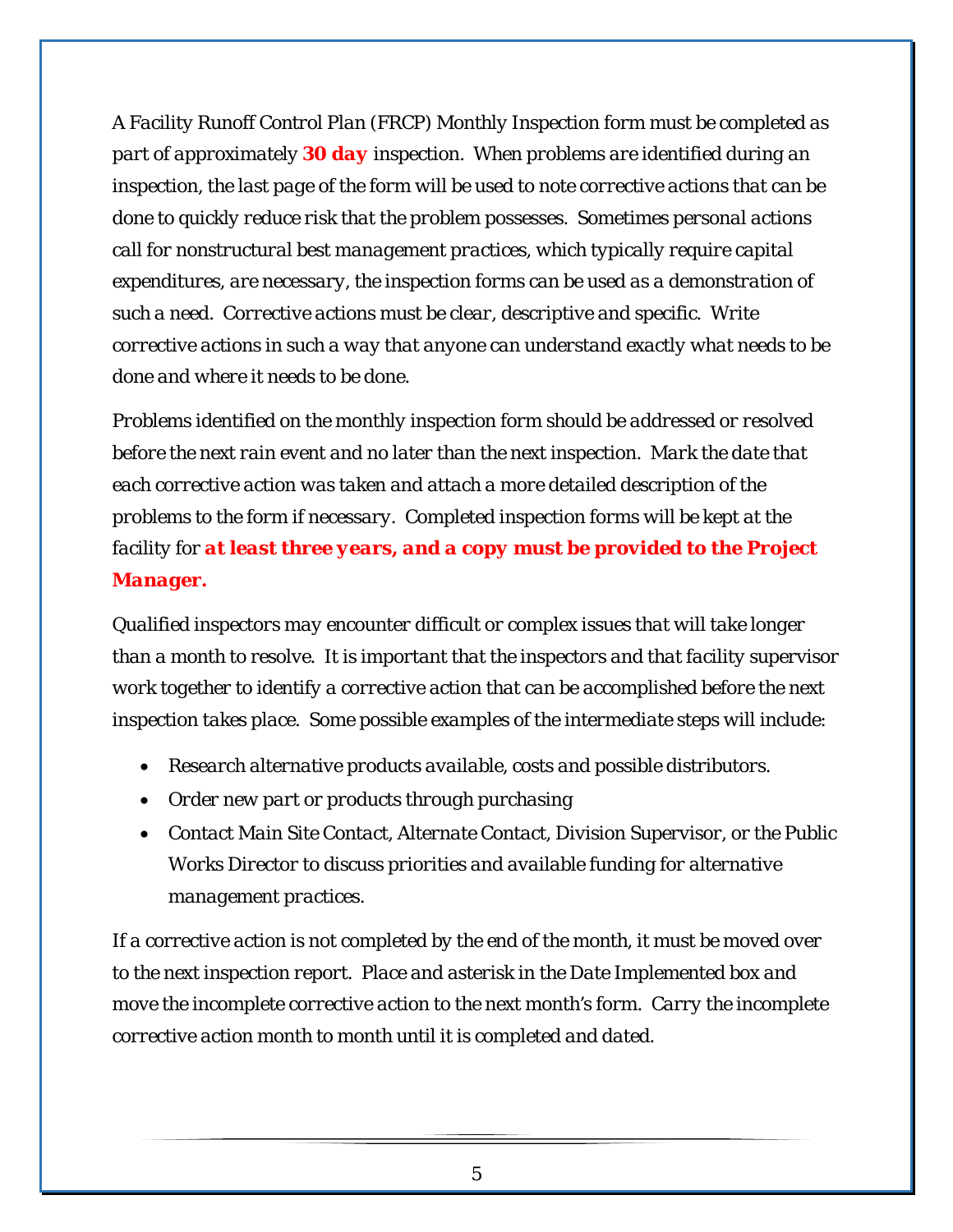### *Potential Pollutant Sources and BMP's*

*Target Pollutants enter the environment through the day to day operation maintenance activities conducted within maintenance facilities. The following five groups of target pollution categories include a range of pollution sources that can be managed to reduce the risk of stormwater pollution by minimizing the exposure of target pollutants to the environment.*

## *Building and Grounds Management*

*The Central Maintenance facility require building and grounds management, which includes care of landscaped areas around each facility, cleaning of parking areas and pavements, and maintenance of the stormwater drainage system and some structural Best Management Practices (BMP's).*

*Tasks to perform these activities include equipment operation, litter/trash pickup and maintenance landscaping which can in turn result in spills, leaks, trash, sewage, chemical vegetation control, and erosion.*

*Potential target pollutants could include sediment, litter, trash, sewage, pesticides, fuel, hydraulic fluid, and oil. Buildings and grounds must be maintained in a manner that reduces the risk of discharging pollutants to the stormwater drainage system.*

*The following potential pollution sources and or potential pollutant conveyances are included in the FRCP:*

*Stormwater Drainages- drain inlets, ditches, and outfalls Infiltration, Retention, and Detention BMP's Paved Areas Exposed Soil, Gravel and Millings Floor Drains, Trench Drains, and Oil-Water Separators.*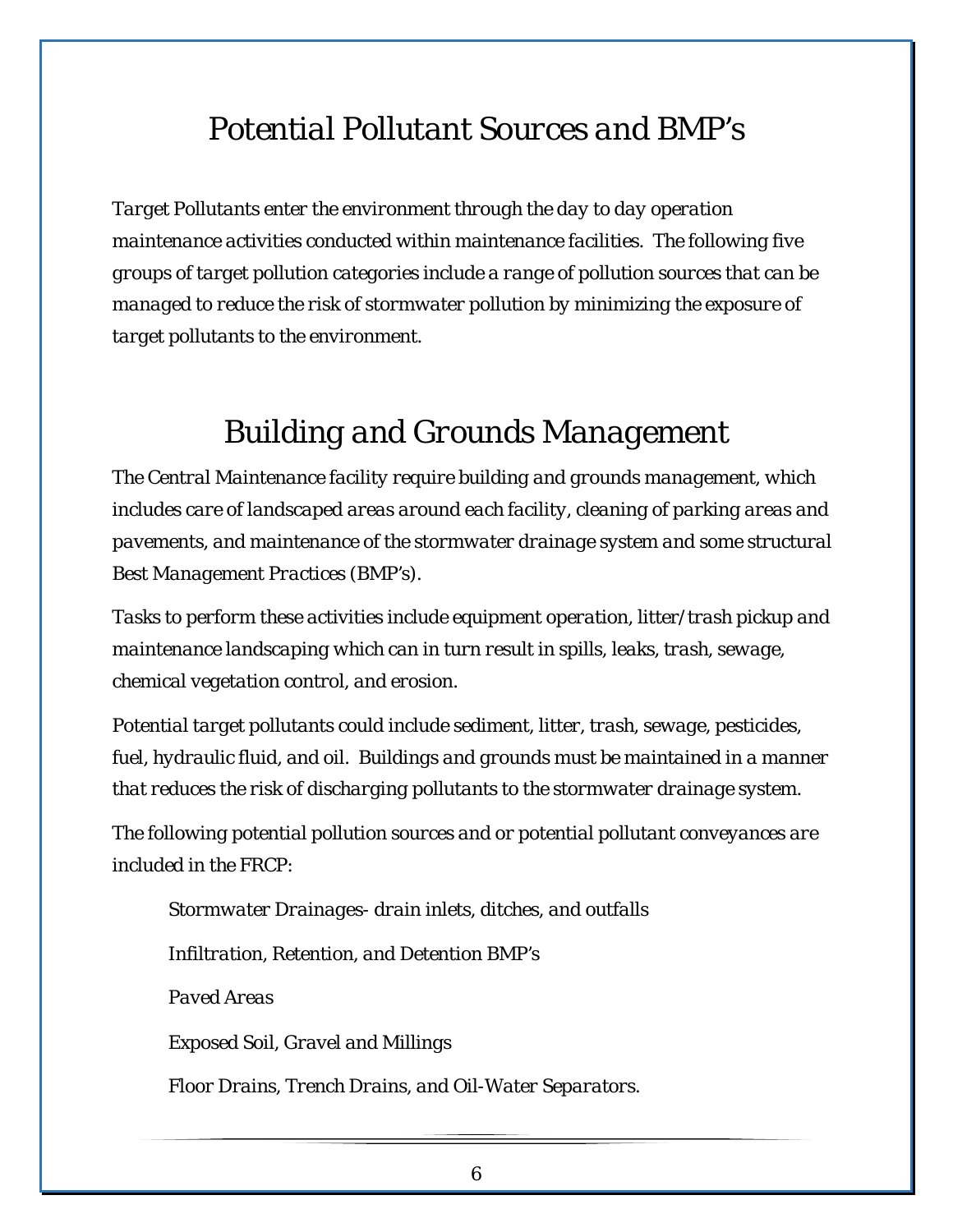- <span id="page-7-0"></span>*a) Keep culverts, ditches, gutters, drain inlets, catch basins, and outfalls as well as infiltration, retention and detention areas free of target pollutants and in good condition.*
- *b) Sweep paved areas to remove sediment and other materials that could be tracked or dispersed across the facility. Do not wash or spray materials into the storm drain system.*
- *c) Inspect and identify areas of erosion, or offsite discharge of sediment or aggregate, that need preventative maintenance.*
- *d) Keep floor drains, trench drains, and oil-water separators clear of build-up or debris to ensure proper drainage.*
- *e) Clearly mark storm drain inlets with a message to protect location from target pollutants.*
- *f) Keep emergency clean-up materials such as drain covers, absorbent booms, rags, or sandbags conveniently located near drain inlets, catch basins, and outfalls to stop pollutants from entering in the event of a spill.*
- *g) Keep paved surfaces in good condition. Protect slopes, flat areas, exposed soil area, or transportation corridors with pavement if vegetation or aggregate are not an option or are inadequate solutions.*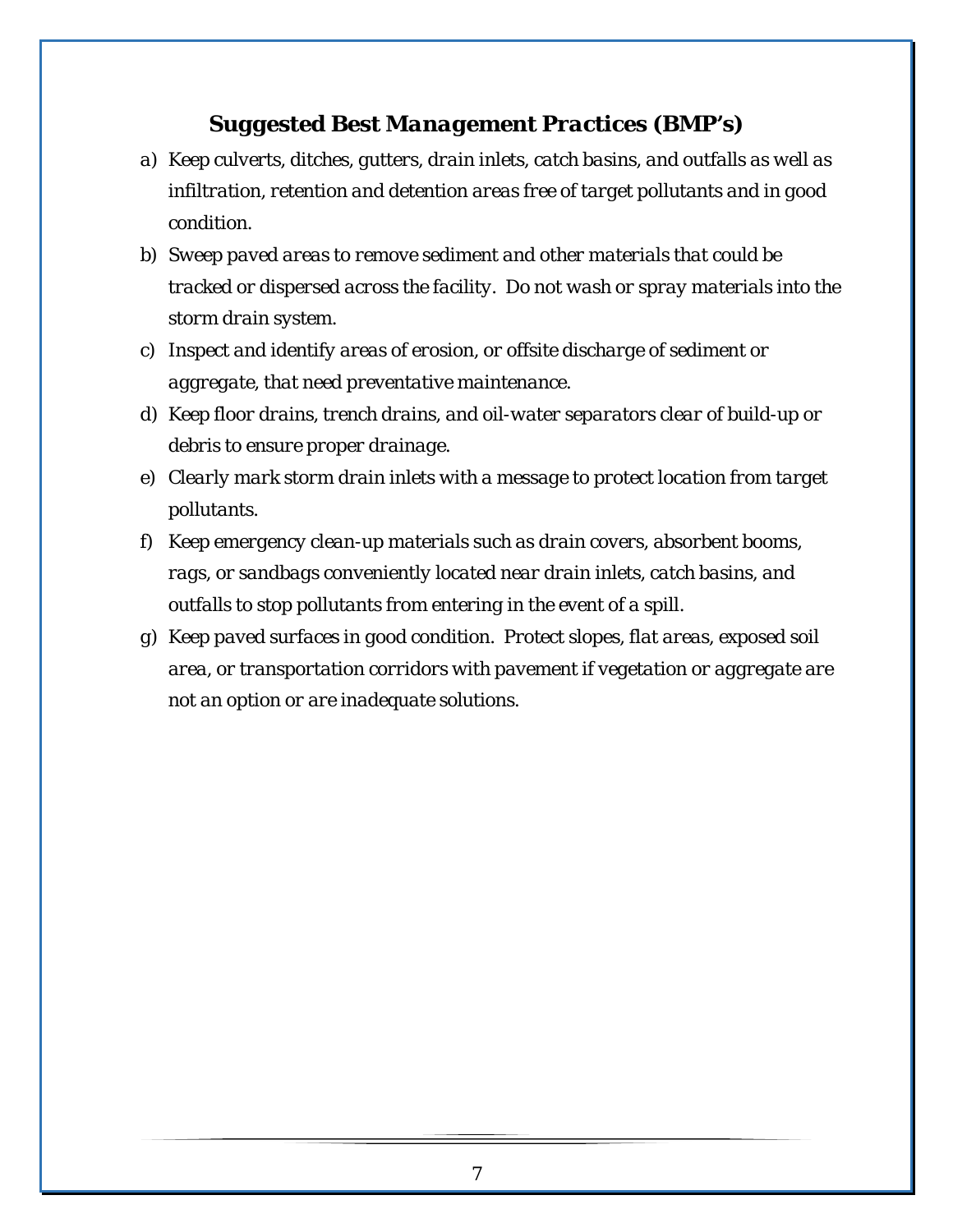## *Vehicle and Equipment Management*

*The Central Maintenance facility is a regional staging area for all vehicles and equipment used to operate and maintain streets, sewers, fleets, waste collection and other properties owned by the City. All vehicles and equipment require operation and management of some type, which may include storage, fueling, cleaning, maintenance and repair.*

*Poor management practices can quickly lead to substantial spills, leaks, and non-Stormwater discharges. Vehicle fluids at fueling areas as well as equipment washing, storage, and maintenance areas must be managed to reduce the risk of discharging pollutants to the Stormwater drainage system.*

*The following potential pollution sources are included in the FRCP:*

- *a) Vehicle and Equipment*
- *b) Equipment washing*
- *c) Parked vehicle and equipment storage*
- *d) Vehicle and equipment fueling*
- *e) Vehicle and equipment maintenance and repair.*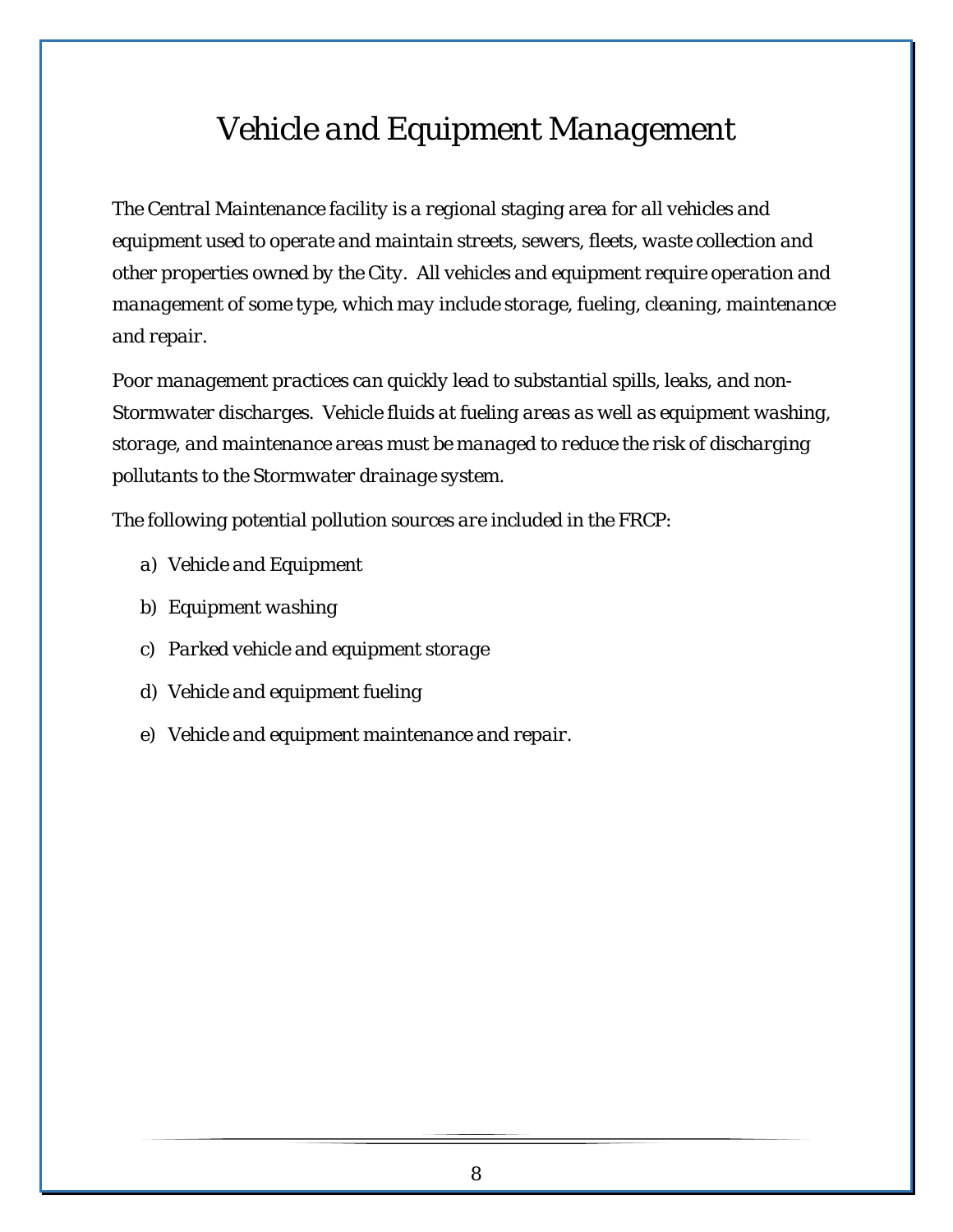- <span id="page-9-0"></span>*a) Wash vehicles in designated areas (preferably under cover with a pipe to a collection pit and the City sanitary sewer system)*
- *b) Minimize water usage during cleaning operations and use dry clean-up methods to remove sediments, clippings and other debris.*
- *c) Use biodegradable detergents if cleaning agents are necessary.*
- *d) Keep part, equipment, and vehicles stored indoors or within designated outdoor areas away from storm drains, inlets, or catch basins.*
- *e) Inspect all connectors and liquid reservoirs on stored equipment and vehicles for leaks. Move leaking equipment and vehicles indoors or capture materials and dispose of properly.*
- *f) Immediately contain and clean up any spills or releases when they occur, and properly dispose of the cleaning materials.*
- *g) Cleanup evidence of fuel or oil residues on surfaces by grinning absorbent into the surface and sweeping up the material.*
- *h) Keep spill response kits and/or clean-up materials in close proximity to areas where spills or leaks are most likely to occur. Dispose of properly after use.*
- *i) Park vehicles and/or equipment close to the pump when refueling.*
- *j) Conduct all maintenance on vehicles and equipment indoors whenever possible.*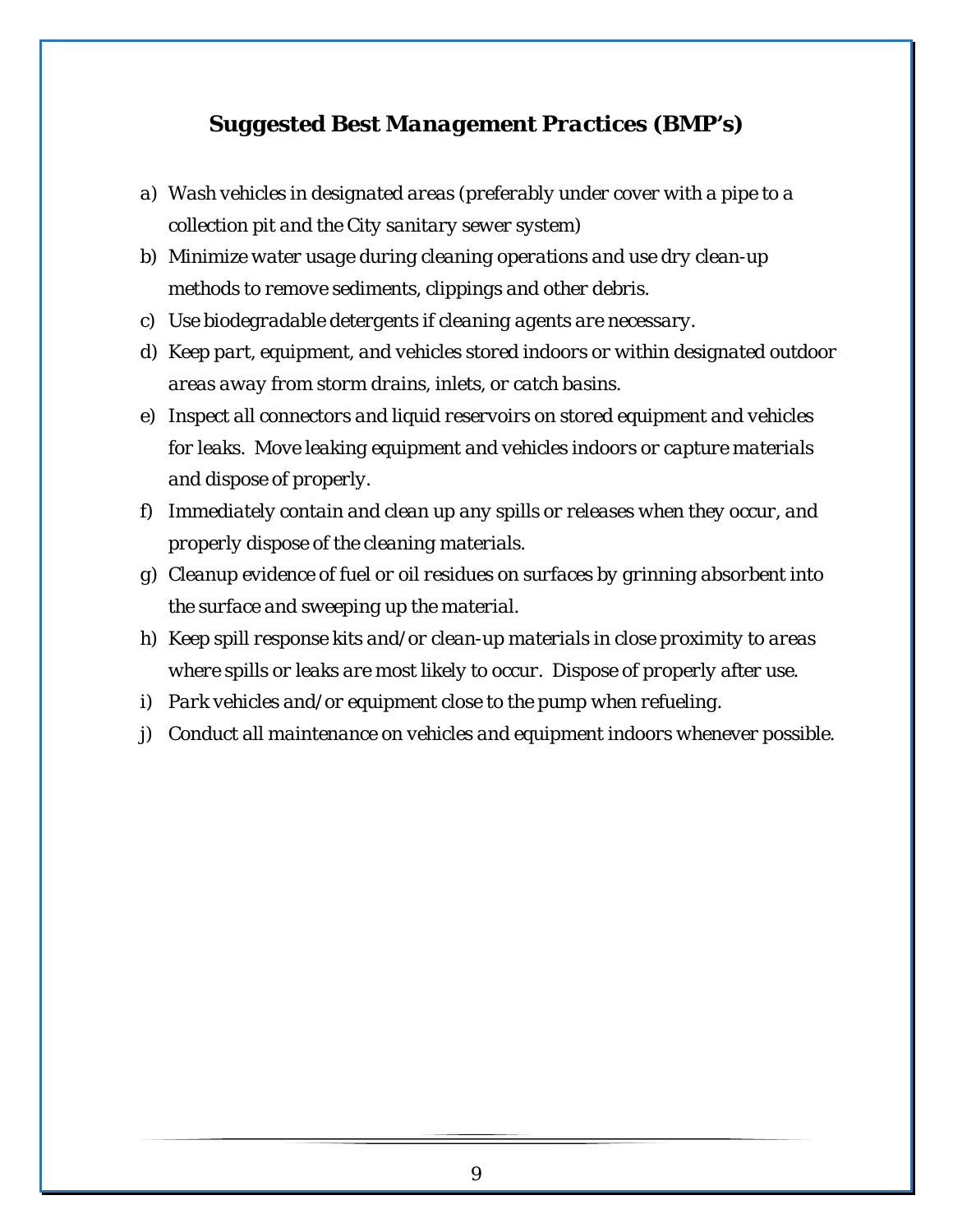# *Product Material Management*

*The Central Maintenance facility stores a large variety of liquid and soluble products that could be harmful to the environment if they come into contact with surface waters. Materials that may be stored include pesticides, petroleum products, paints, concrete and asphalt products, solvents and others. Storage and handling practices that minimize exposure of these materials to Stormwater significantly minimize the potential for pollution of receiving waters.*

*Stockpiles of materials located on the maintenance lot require responsible management just as much as products that are stored indoors or under cover. Stockpiles of material may include sand or gravel, or mixed de-icing chemicals or asphalt cold patch material, soil or millings.*

### <span id="page-10-0"></span>*The following potential pollution sources are included in the FRCP:*

*Stockpiled Materials- Gravel, de-icing chemicals, asphalt cold patch, millings and soil.*

*Paints, adhesive and solvents*

*Petroleum, oils and fluids*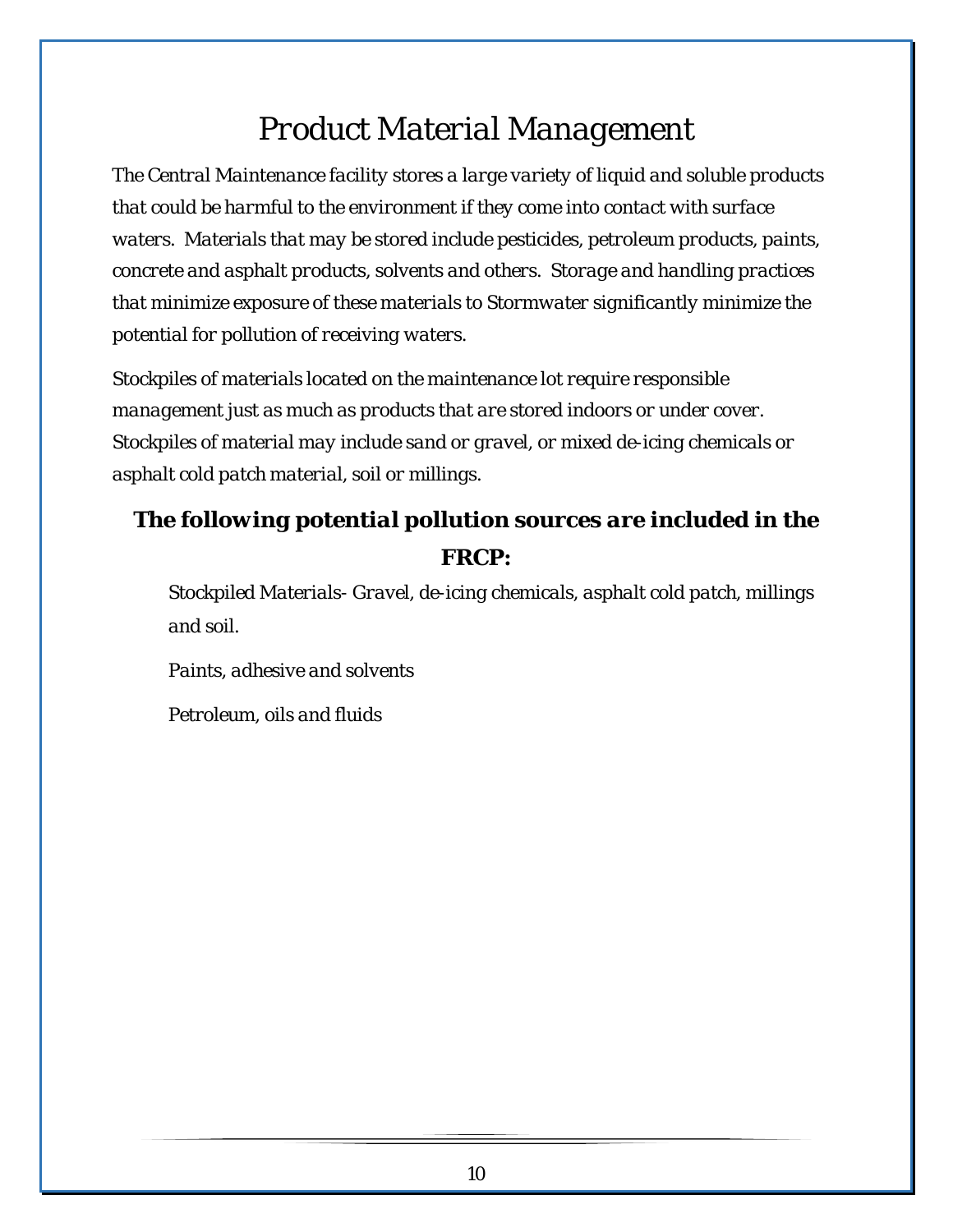- <span id="page-11-0"></span>*a) Locate raw material stockpiles away from drain inlets, catch basins and outfalls.*
- *b) Sweep up loose product that is outside of designated area to prevent tracking.*
- *c) Reduce the exposure of stockpiles and limit the amount of stockpiled materials during the rainy season.*
- *d) To the extent possible, store materials indoors or cover piles with storm resistant coverings to prevent exposure to precipitation.*
- *e) Minimize the amount of pesticides and fertilizers that are stored on-site at all times.*
- *f) Store and dispose of pesticides and fertilizers per manufacturer's recommendations.*
- *g) Store materials in a dedicated area away from direct traffic routes to prevent accidental damage or spills and store materials indoors or under a covered area when possible.*
- *h) When receiving new product materials, check drums, tanks, and contents.*
- *i) Ensure all containers are clearly and accurately labeled according to contents.*
- *j) Close containers between filling and emptying events.*
- *k) Keep an adequate supply of dry absorbent material and dispose of properly once used.*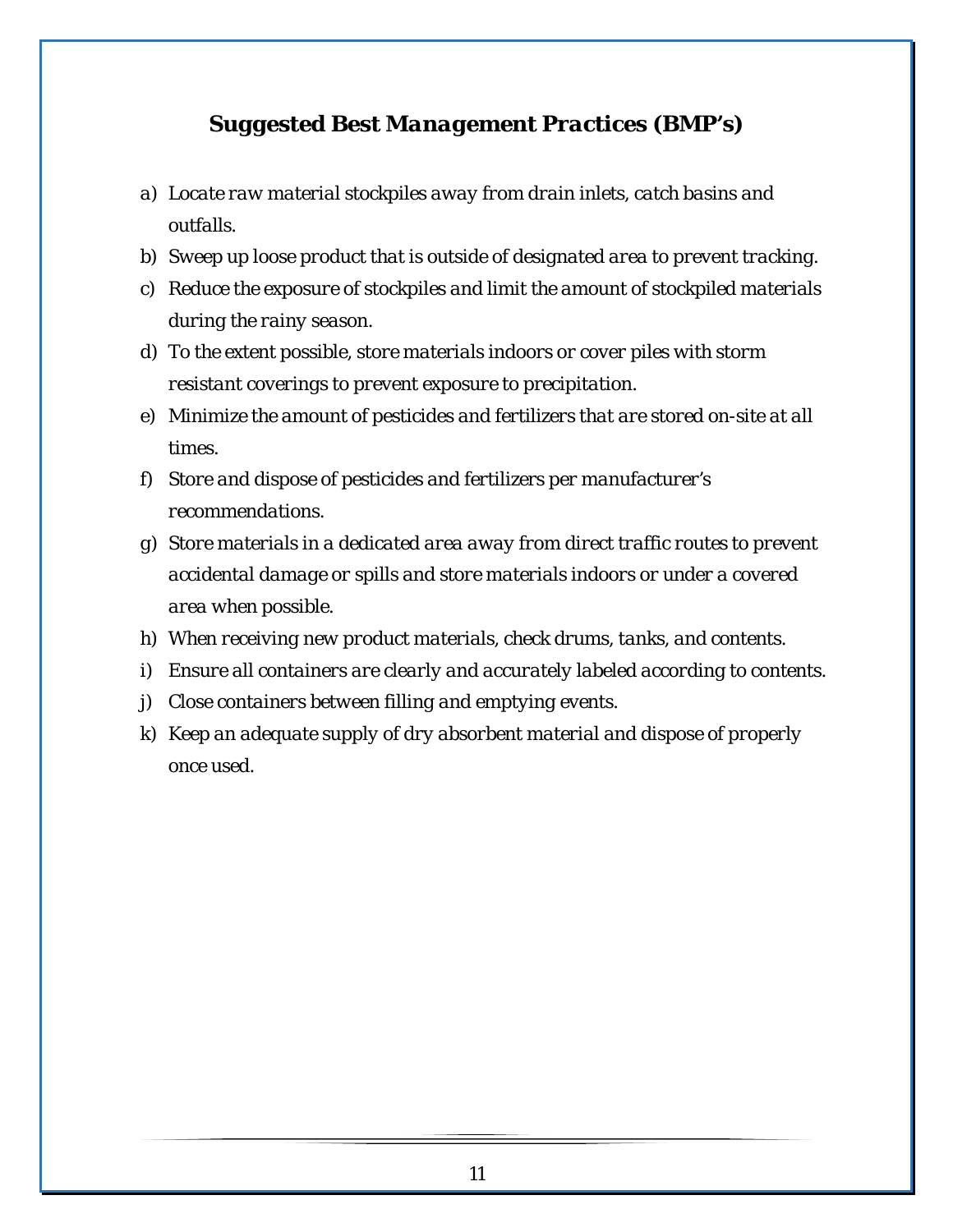# *Bulk Storage Tank Management*

*Bulk storage containers with stock products are a typical feature of the Central Maintenance Facility and they generally come in all shapes and sizes. Some of the substances that may be contained in storage containers may include, de-icing chemicals, fuels, lubricants and petroleum products.*

*A Spill Prevention, Control and Countermeasure (SPCC) Plan may be in place to reduce the risk of pollution from certain petroleum products, but all bulk storage tanks generate a certain level of risk of discharging pollutants to adjacent drainages and receiving waters. Storage containers must be protected and maintained in a manner that reduces the risk of discharging pollutants to the Stormwater drainage system.*

### <span id="page-12-0"></span>*The following potential pollution sources are included in the FRCP.*

*Aboveground Storage Containers-Winter road chemicals and assorted oils.*

*Underground Storage Tanks- fuel.*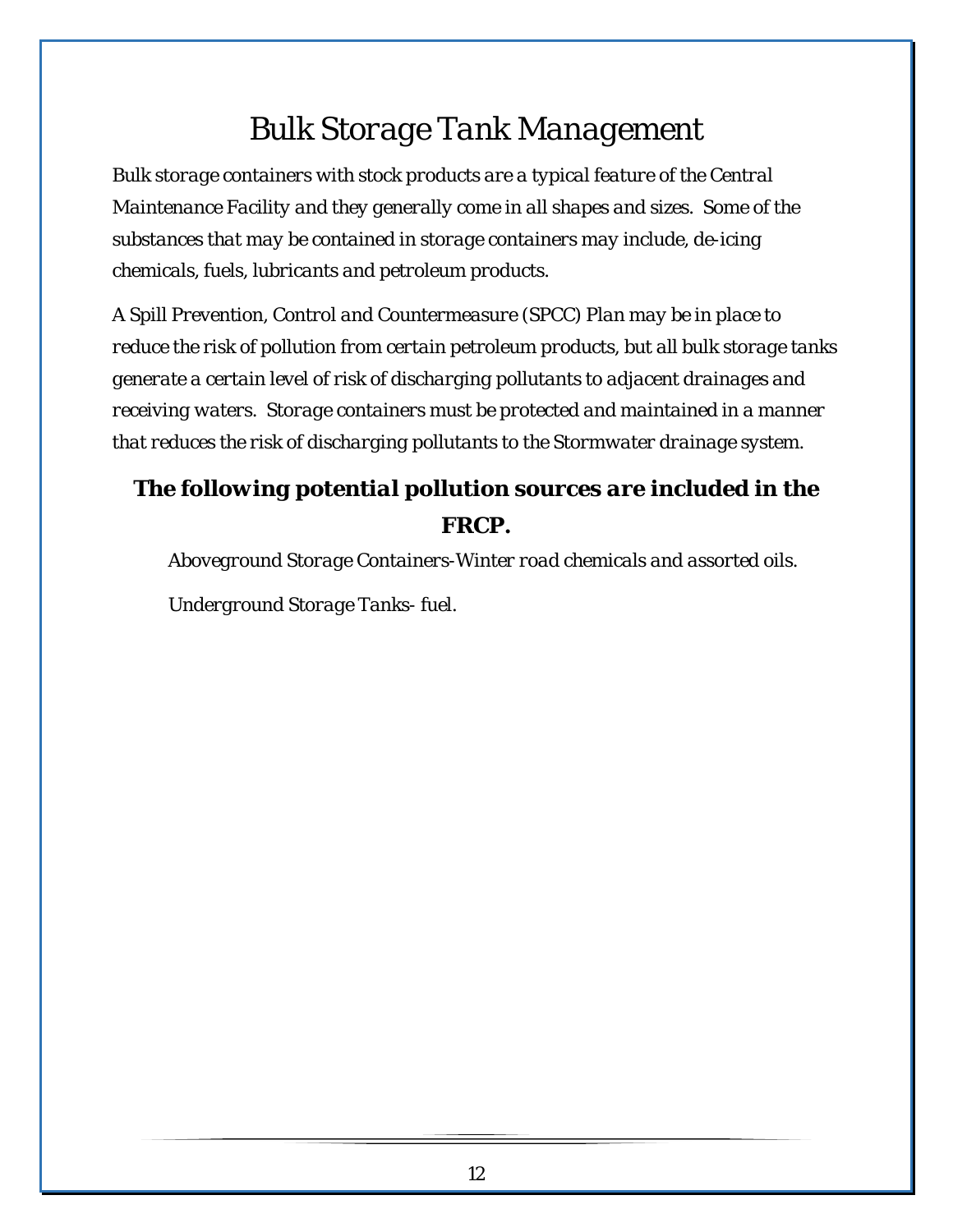- <span id="page-13-0"></span>*a) Inspect storage tanks, pumps, pipes, and valves for leaks, signs of corrosion, support or foundation failure, or other deterioration.*
- *b) Keep valves or plugs on secondary containment closed at all times, except when containment water that is free from visual evidence of pollution, is being removed (see SPCC requirements, if applicable). Collected water can be discharged after any evidence of pollution has been removed. Immediately replace plug or close valve once water is drained.*
- *c) Protect tanks from traffic using bulkheads, jersey barriers, or other substantial barriers.*
- *d) Educate tank fillers to use wheel chocks during unloading and where overfill warning devices and alarms are located.*
- *e) When possible, locate aboveground storage tanks on paved, impermeable surfaces with secondary containment.*
- *f) Inspect surfaces near storage tanks for visible signs of residues. Cleanup fuel or oil residues on surfaces by grinding absorbent into the surface and sweeping up materials.*
- *g) Maintain and inspect integrity of all underground storage tanks as per state fire marshal requirements.*
- *h) Periodically check to make sure the ball float valve is functioning properly and that it will restrict fuel flow according to manufacturer's specifications.*
- *i) Make sure automatic shutoff devices for all tanks are functioning properly.*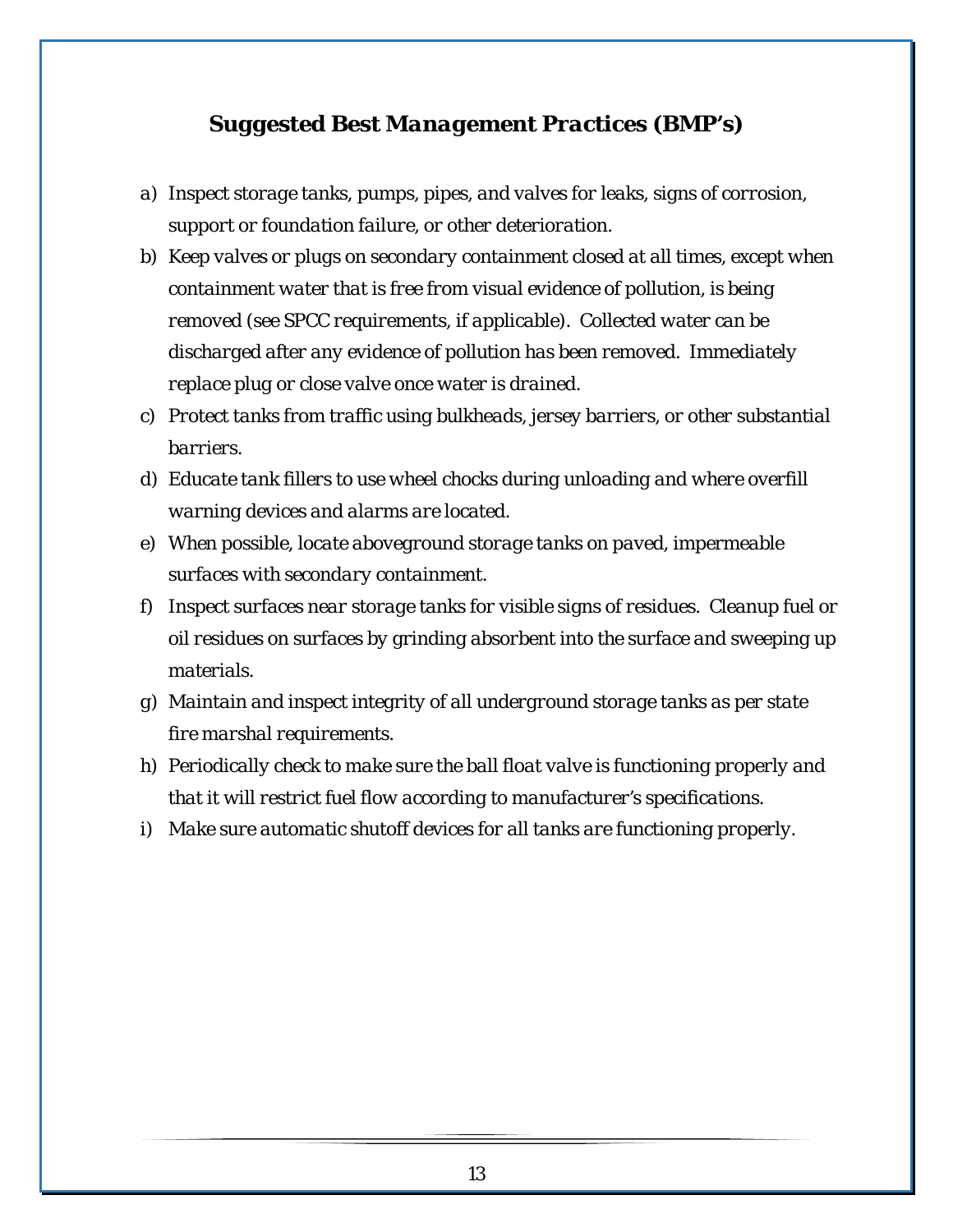## *Waste Materials Management*

*Activities at the Central Maintenance Facility generate many types of wastes that accumulate or may be discharged into the environment. Some of the types of waste that must be managed may include fencing, soil, aggregate and recyclables. Such as scrap metal, tires, spent parts, washer solvent, used oil, and used batteries. Waste materials can also include trash and debris, empty product containers, and rinse water.*

*Personnel should reference the Departmental Procedures to determine the appropriate methods for managing all types of waste since federal and state waste management regulations require specific disposal practices. For any material that poses a significant threat to human health and the environment, contact Hazardous Materials Response. If unsure of disposal requirements, contact the Public Works Director for direction. Both hazardous and non-hazardous wastes must be managed to reduce the risk of discharging pollutants to the Stormwater drainage system.*

*The following potential pollution sources are included in the FRCP:*

*Waste Materials- trash, debris, empty product containers, rinse water, used oil filters.*

*Construction Salvage- rubble, replaced equipment, soil, aggregate.*

*Recyclables- scrap metals, used batteries, tires, spent solvent, used oil.*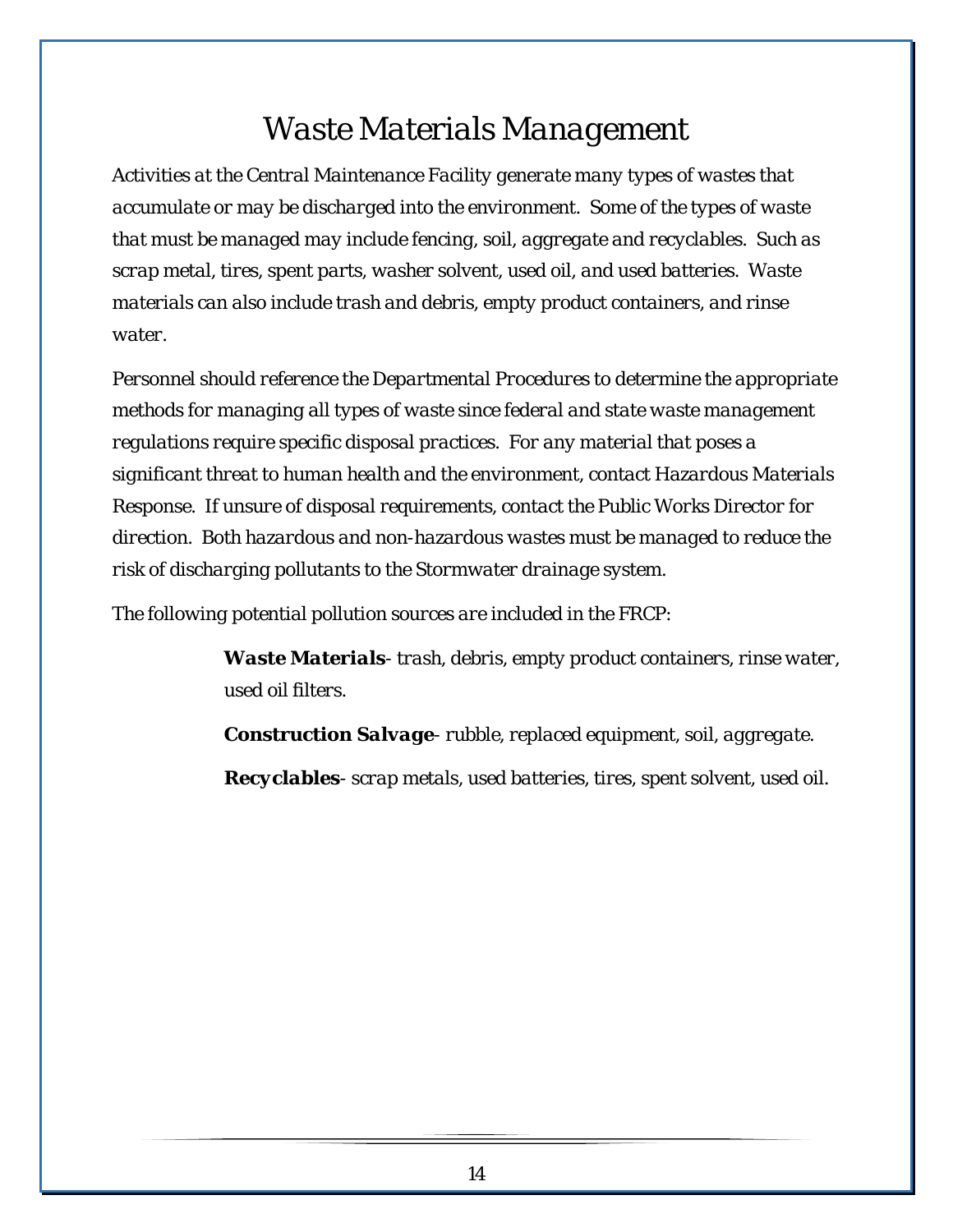- <span id="page-15-0"></span>*a) Cover and clearly label all waste receptacles according to waste type.*
- *b) Collect all litter that accumulates around the facility grounds and dispose in properly labeled containers.*
- *c) Ensure that trash bins are used and not overflowing by scheduling regular pickup and disposal of waste materials.*
- *d) Store containers, material, and salvage away from direct traffic routes, drain inlets, catch basins, outfalls, areas prone to flooding or ponding, and floor trench drains to prevent accidental damage or spills.*
- *e) Educate and train every employee that is their daily responsibility to be aware of materials, residues, and trash that could be washed away in Stormwater.*
- *f) Develop a plan to reuse or dispose of irregular waste material as soon as the material is brought on site.*
- *g) Store batteries in an upright position in leak proof covered containers.*
- *h) Schedule regular pick up for waste tires, scrap metal used oil, used antifreeze and other waste intended for recycling.*
- *i) If any waste material may be hazardous, complete a waste determination prior to disposal according to Departmental Procedures and keep records at the facility. Any material that poses a significant threat to human health and the environment, contact Hazardous Material Response. If unsure of disposal requirements, contact the Public Works Director for direction.*
- *j) Store hazardous waste containers (preferred in a building or covered area) on pallets or in a containment device to prevent corrosion of the containers by contact with moisture or other chemicals.*
- *k) Immediately contain and clean up any spills that may occur, and properly dispose of the cleaning materials.*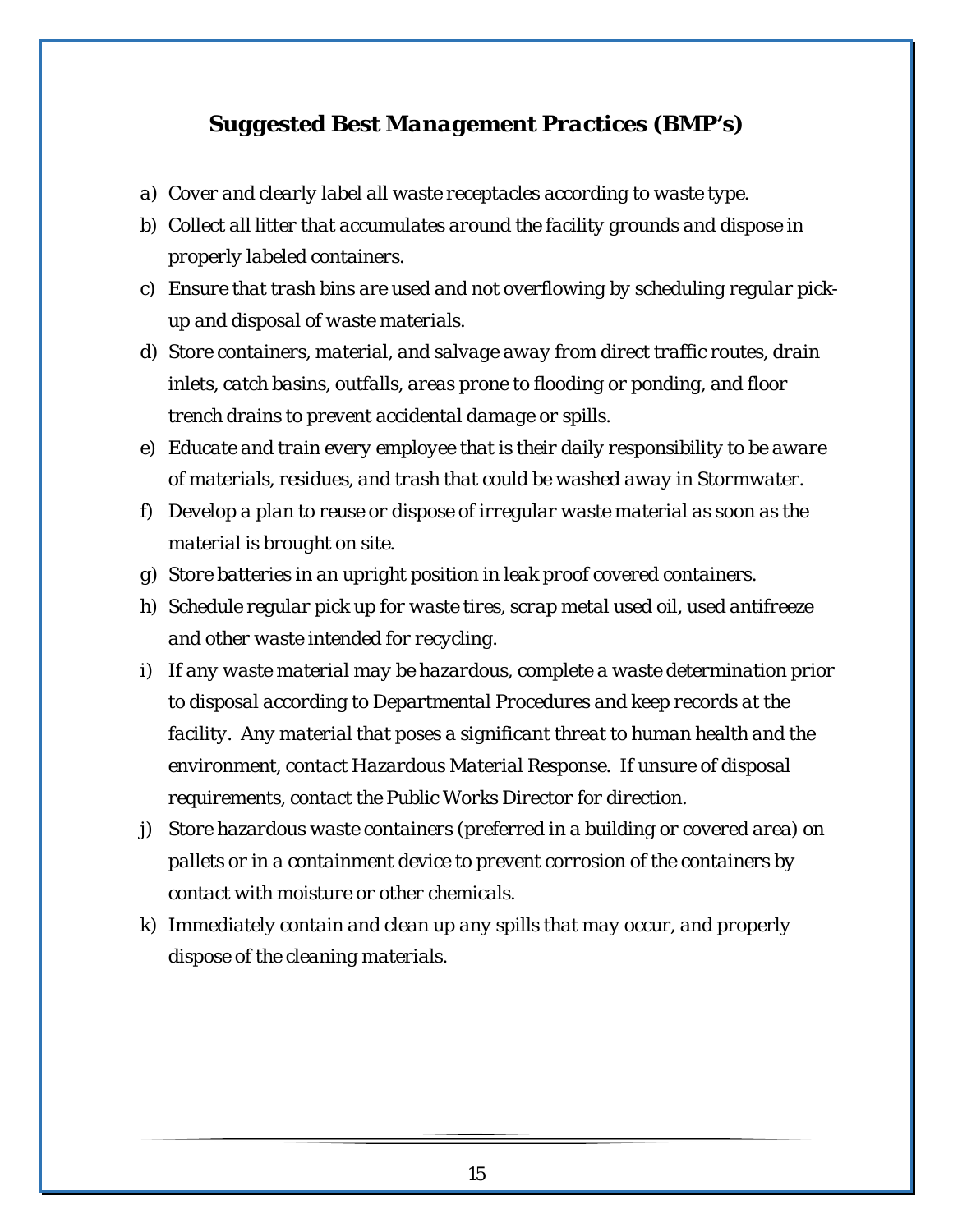<span id="page-16-0"></span>*Appendix "A" Monthly Inspection Reports*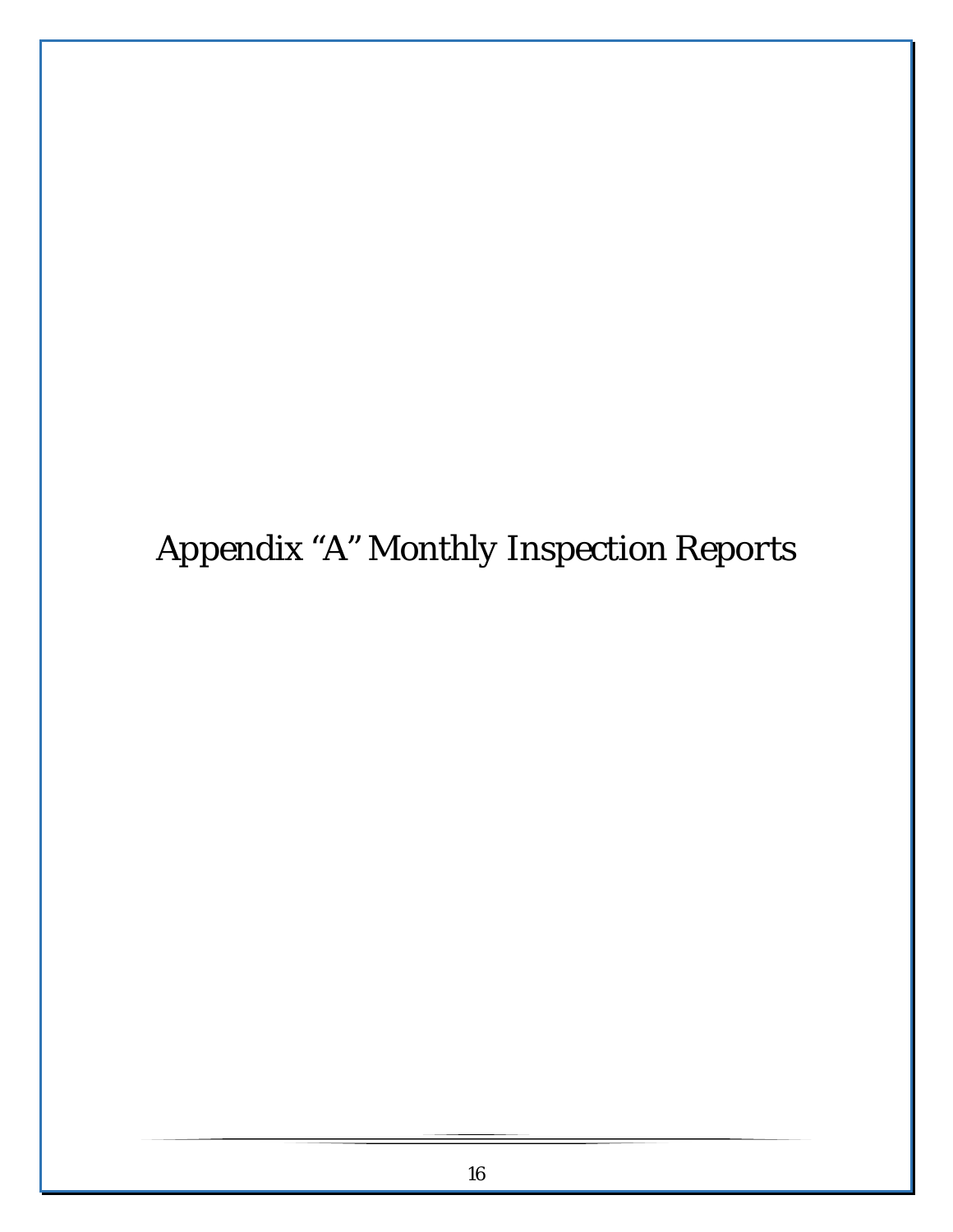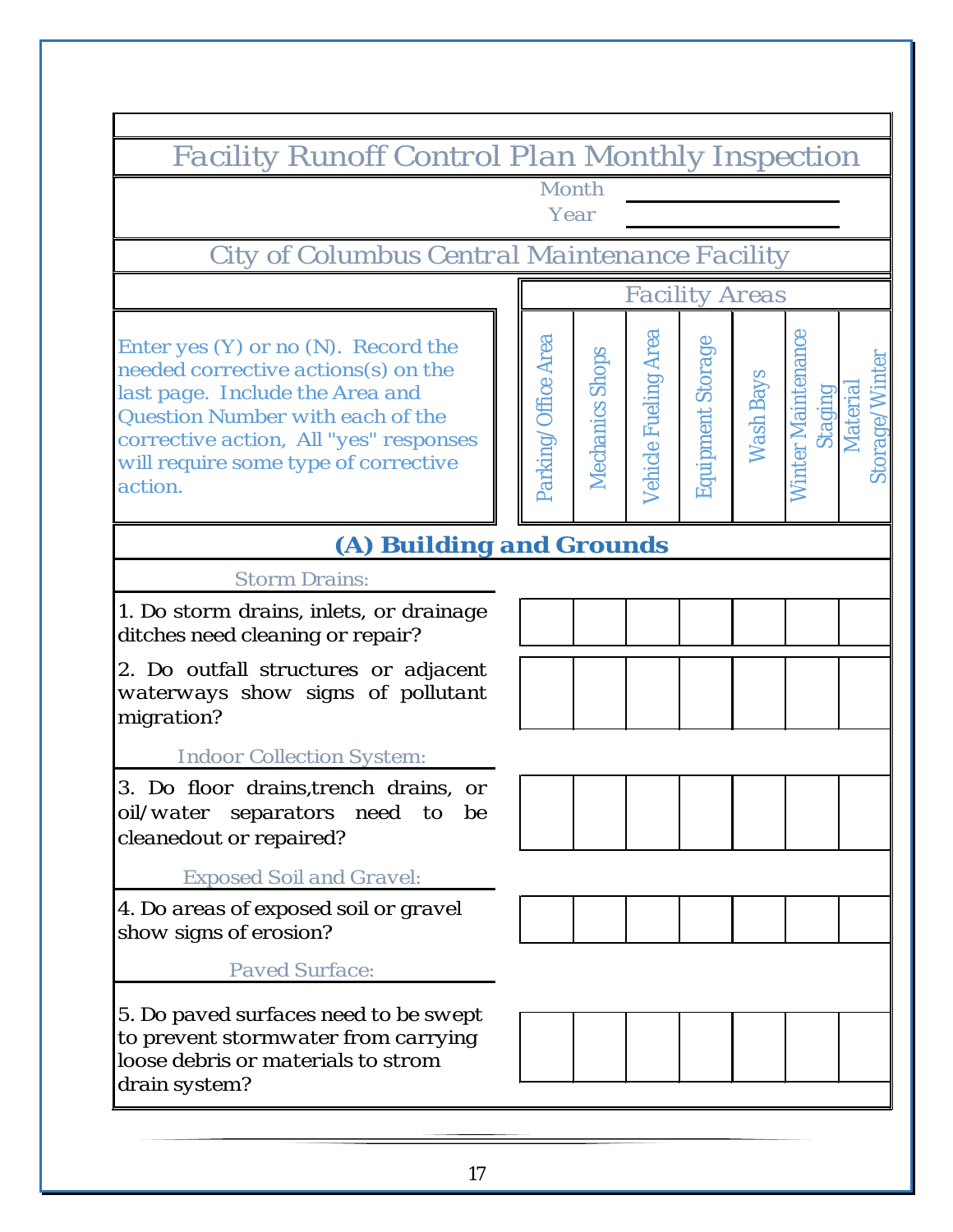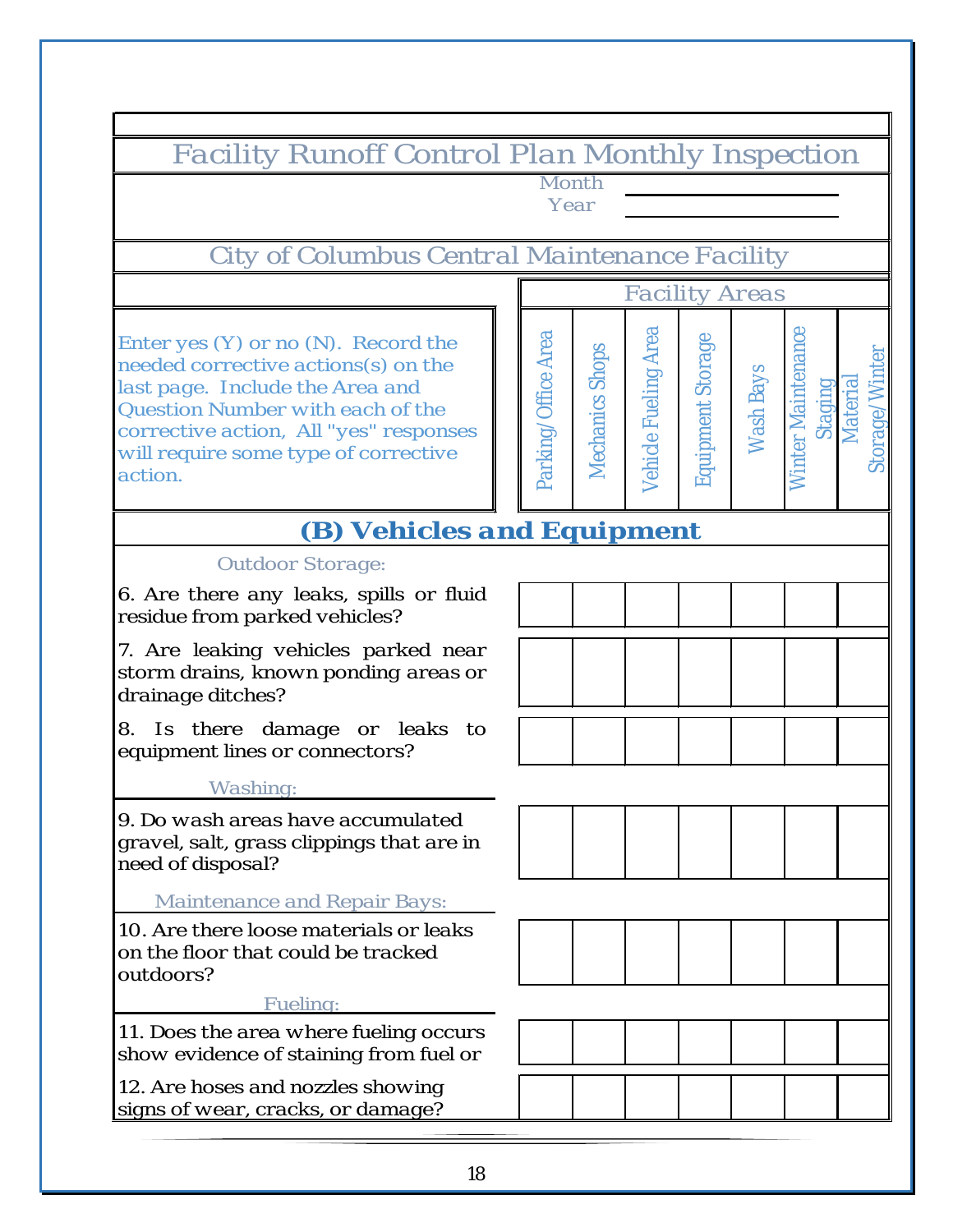*Facility Runoff Control Plan Monthly Inspection Month YearCity of Columbus Central Maintenance Facility Facility Areas Winter Maintenance*  Vehicle Fueling Area *Vehicle Fueling Area* Parking/Office Area **inter Maintenance** *Parking/Office Area Enter yes (Y) or no (N). Record the Equipment Storage* Equipment Storage Mechanics Shops *Storage/Winter Mechanics Shops* orage/Winter *needed corrective actions(s) on the Wash Bays Material Staging* Material *last page. Include the Area and Question Number with each of the corrective action, All "yes" responses will require some type of corrective*  お *action. (C) Product Materials Stock Piles: 13. Do material storage areas nee to be contained or protected to prevent erosion? 14. Is there any loose material outside the designated area? 15. If the material is not actively being used, does the stockpile need covered or reduced in size? 16. Are containers located in traffice areas or near drains? 17. Do the materials need to be reduced? 18. Are there leaks, spills, damaged, uncovered or unlabeled containers?*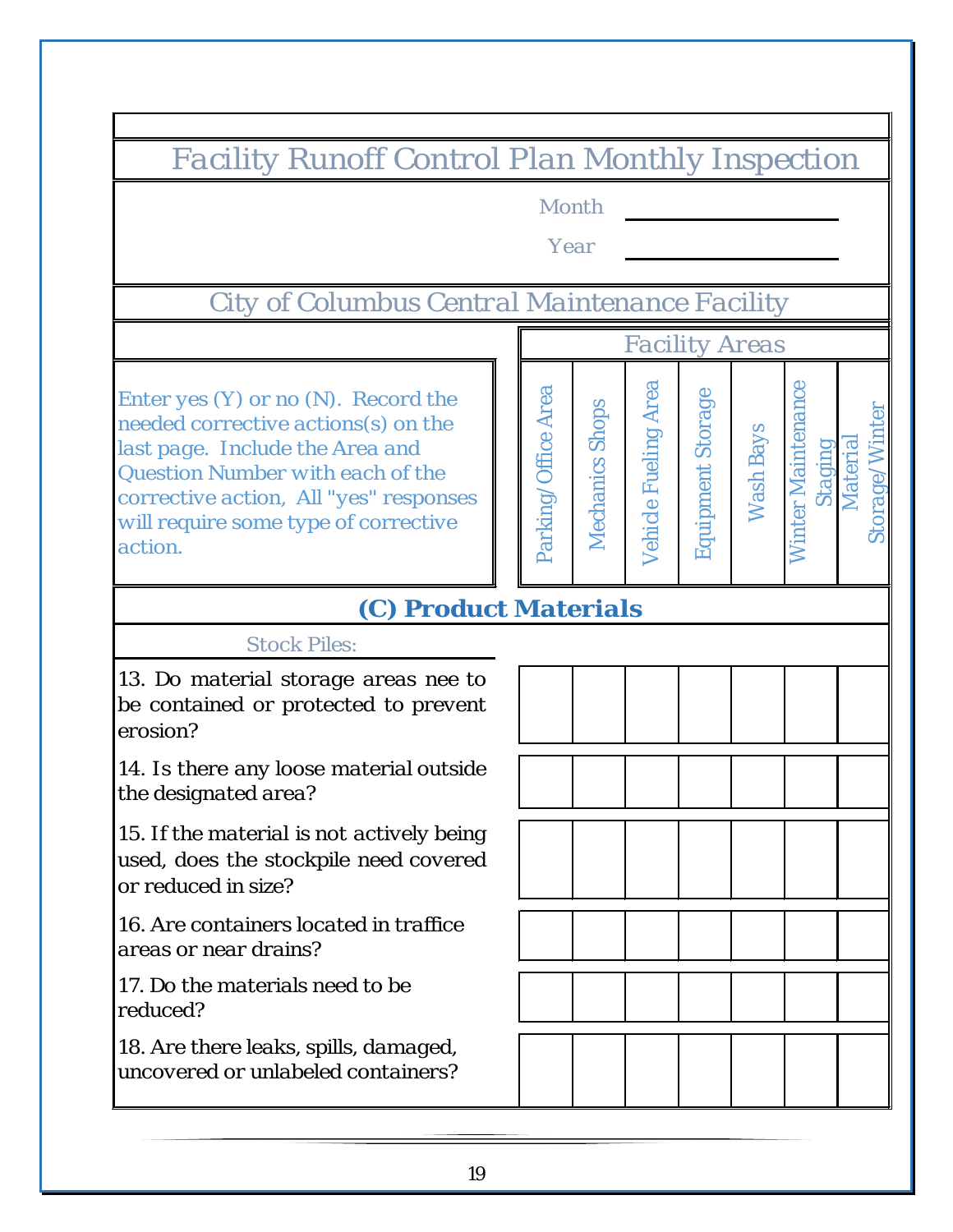*Facility Runoff Control Plan Monthly Inspection*

*Month*

*Year*

*City of Columbus Central Maintenance Facility*

*Enter yes (Y) or no (N). Record the needed corrective actions(s) on the last page. Include the Area and Question Number with each of the corrective action, All "yes" responses will require some type of corrective action.*



*Winter Maintenance Staging Material Storage/Winter* 

inter Maintenance

Storage/Winter

Material

## *(D) Building and Grounds*

*Bulk Storage Tanks:*

*19. Have stored materials/residues accumulated on the ground surface near the storagew tank areas?*

*20. Are there signs of leaks, corrosion, support or foundation failure or deterioration of the tanks, pumps, pipes or valves?*

*21. Do storage tanks need to be protected from traffic by location or barriers?*

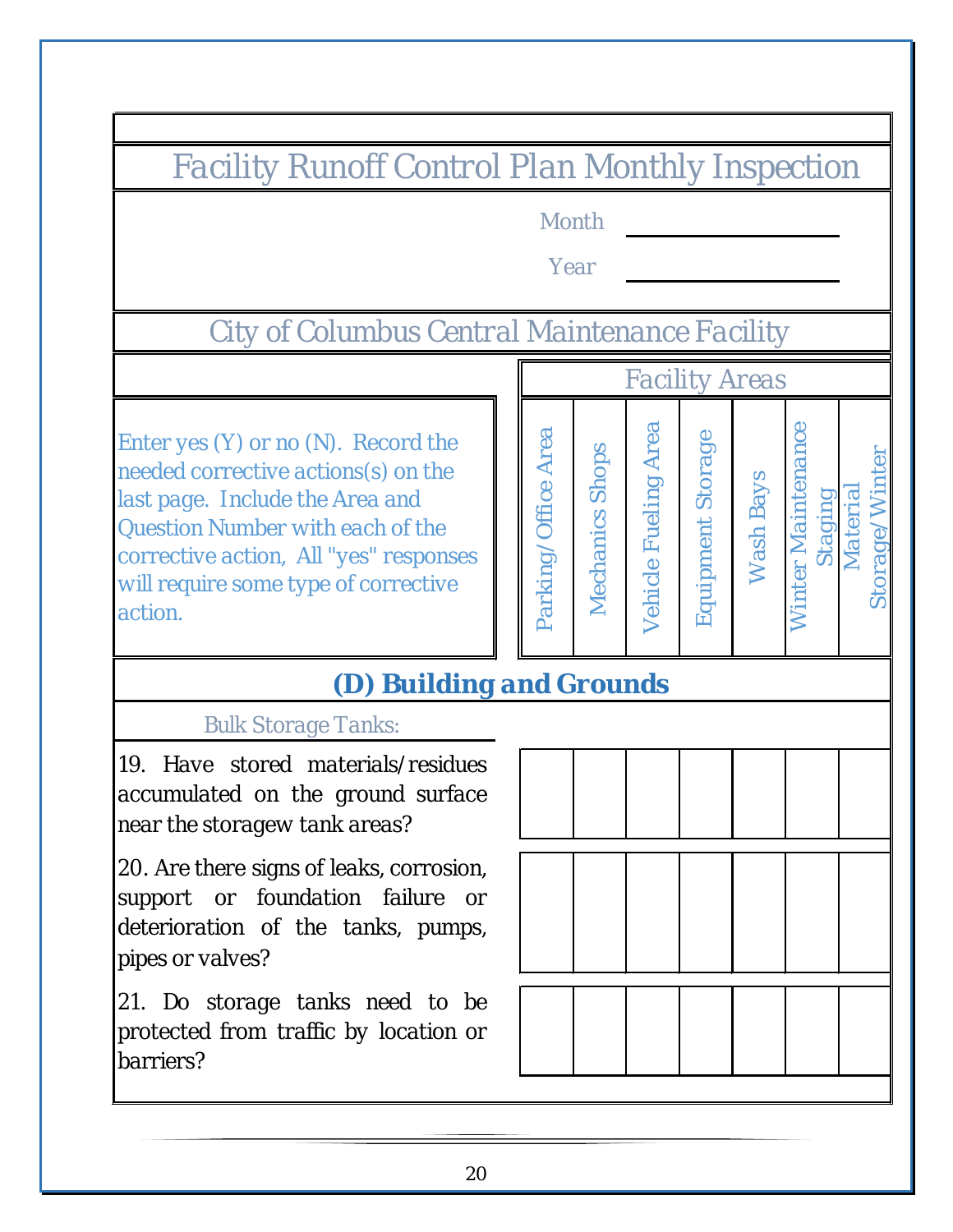*Facility Runoff Control Plan Monthly Inspection*

*Month*

*Year*

*City of Columbus Central Maintenance Facility*

*Enter yes (Y) or no (N). Record the needed corrective actions(s) on the last page. Include the Area and Question Number with each of the corrective action, All "yes" responses will require some type of corrective action.*

### *(E) Building and Grounds*

*Waste Materials*

*22. Has trash, litter, or debris accumulated along the boundary of the facility?*

*23. Is there evidence of leaks, spills, damaged, unlabeled or uncovered waste containers?*

*24. Are waste materials located near floor or trench drains, outfalls, traffic, or areas prone to flooding or ponding?*

*25. Can the amont of waste materials or recyclables be reduced to minimize exposure?*



*Wash Bays*

**Wash Bays** 

*Facility Areas*

*Staging Material*